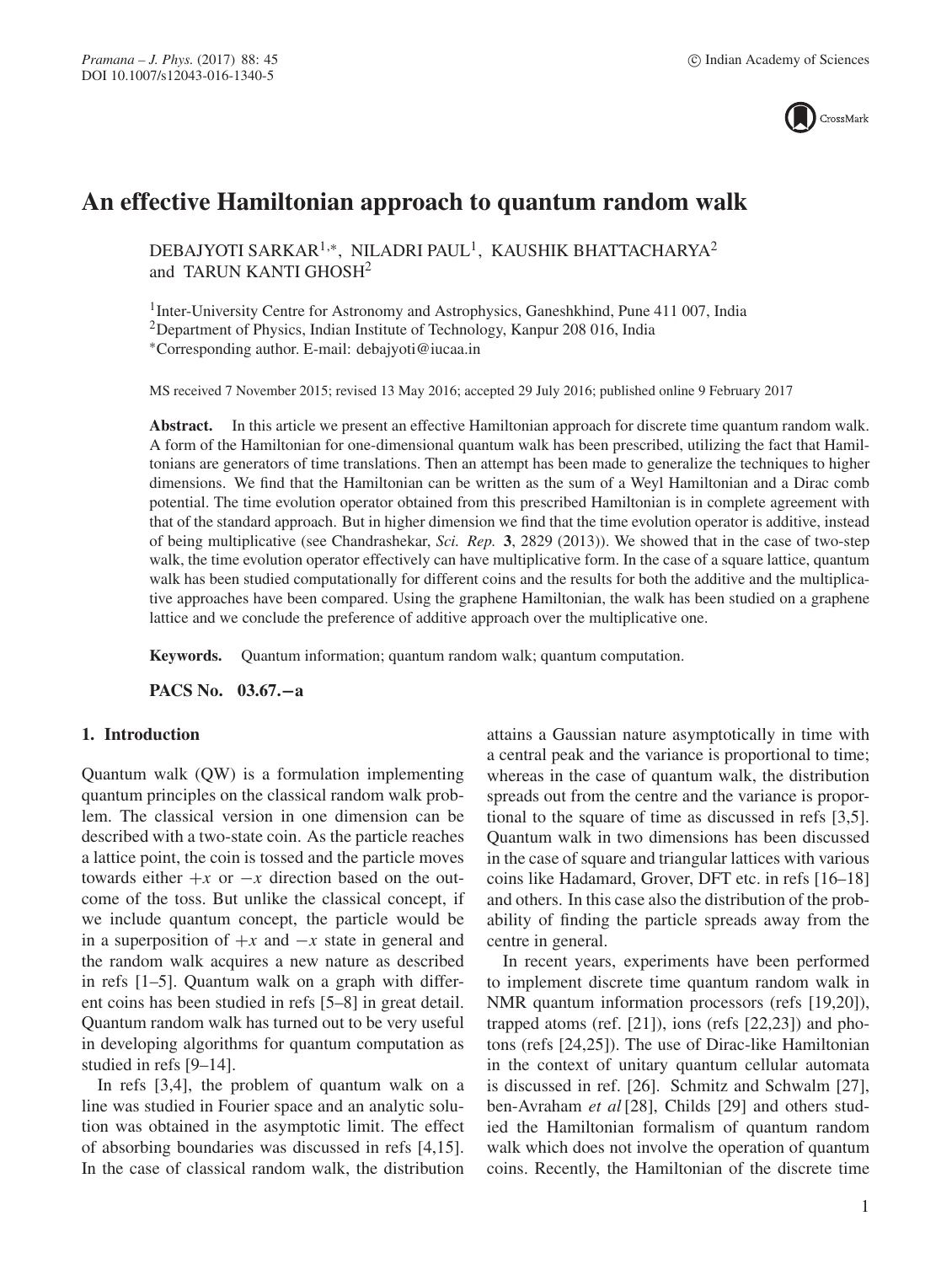quantum random walk (DTQRW) has been studied in ref. [18].

The article is presented as follows: In §2 we briefly introduce the concept of quantum walk. In §3 we give a prescription to formulate the Hamiltonian of a QW system from a physical point of view. We obtain the time evolution operator from that Hamiltonian in §3.1. We extend our Hamiltonian approach for two-dimensional lattice in §3.2 and it is found that the evolution operator is additive in nature instead of being multiplicative as mentioned in ref. [18]. The other difference with ref. [18] is the way in which the effective Hamiltonian is perceived. In the above reference, the effective Hamiltonian does not have separate information about coin operation and lattice translation, whereas in our approach the effective Hamiltonian shows a clear distinction between the two separate operations. If we take the evolution operator to be multiplicative, the walk becomes a two-step walk; i.e. the particle must move along Y -direction after moving along X-direction and vice versa. Two consecutive moves along the same direction are forbidden. But in our approach, it becomes a single-step walk, i.e. the particle is allowed to move along the same direction in two consecutive steps. No path is forbidden. This notion of two-step and single-step walk has been discussed in detail in §3.2. In §3.2.2, we compare the results of both approaches computationally in the case of a square lattice using different quantum coins. In §4, the quantum walk on a graphene lattice has been studied starting from the graphene Hamiltonian described in ref. [30]. In this case also we have presented a comparative study of the additive and multiplicative approaches.

#### **2. Concept of quantum walk**

In the case of quantum walk, the particle can be in a superposition of the available basis coin states instead of a definite one as in the case of a classical random walk. In one dimension this is equivalent to a two-level problem. The two basis states of the coin can be represented by the kets  $|+\rangle$  and  $|-\rangle$ . We assume that  $|+\rangle$  is a coin state for which the quantum particle moves in the  $-x$  direction whereas for the other coin state  $|- \rangle$ the particle moves in the  $+x$  direction. A general coin state can be represented as

$$
|\chi\rangle = c_{+}|+\rangle + c_{-}|-\rangle. \tag{1}
$$

As soon as the particle reaches any lattice point, the state of the coin is changed; e.g. if the coin state of the particle was in an eigenstate  $(|\pm\rangle)$ , it changes to a superposed state. To include superposition we need an operator which operates on  $|+\rangle$  and  $|-\rangle$  and results in a superposed state. Hadamard coin described in ref. [3] is a commonly used mixing operator in this regard. The effect of Hadamard operator on a coin state can be described as

$$
H_c|+\rangle = \frac{1}{\sqrt{2}}(|+\rangle + |-\rangle),\tag{2}
$$

$$
H_c|\text{--}\rangle = \frac{1}{\sqrt{2}}(|\text{+}\rangle - |\text{--}\rangle). \tag{3}
$$

In the following section, we discuss the Hadamard walk in brief in position space formalism.

#### 2.1 *Position space formulation*

Following refs [3,4], we consider the basis state of the particle as a product state of the chirality and the position basis states:  $|\pm\rangle |x\rangle$ . Therefore, we can define a translation operator  $T$  similar to that of ref. [18], as

$$
T(n) = |+\rangle\langle+| \otimes |n-1\rangle\langle n| + |-\rangle\langle-| \otimes |n+1\rangle\langle n|,
$$

where  $n$  is the index of the lattice points. Here we have assumed that at each step the particle moves from one lattice point to the nearest lattice points only and the lattice spacing is unity. Now, in a basis of  $|+\rangle \otimes \mathbb{1}_N$ and  $|-\rangle \otimes \mathbb{1}_N$ ,  $T(n)$  has the form

$$
T(n) = \begin{pmatrix} |n-1\rangle\langle n| & 0\\ 0 & |n+1\rangle\langle n| \end{pmatrix}.
$$
 (4)

Here,  $\mathbb{1}_N$  [31] is the identity matrix in N dimensions where N denotes the total number of discrete lattice points. Hence the time evolution operator is given by

$$
W(n) = T(n)H_c
$$
  
= 
$$
\frac{1}{\sqrt{2}} \begin{pmatrix} |n-1\rangle\langle n| & |n-1\rangle\langle n| \\ |n+1\rangle\langle n| & -|n+1\rangle\langle n| \end{pmatrix}.
$$
 (5)

Here  $H_c$  is the Hadamard coin. In general, in place of  $H<sub>c</sub>$ , we can use any other quantum coin. The above one is the expression of the time evolution operator if the particle is at the nth lattice point. As the particle can be in any of the lattice points, the total time evolution operator will be

$$
W = \sum_{n} W(n). \tag{6}
$$

This is the time evolution operator for 1D walk in the case of position space formulation.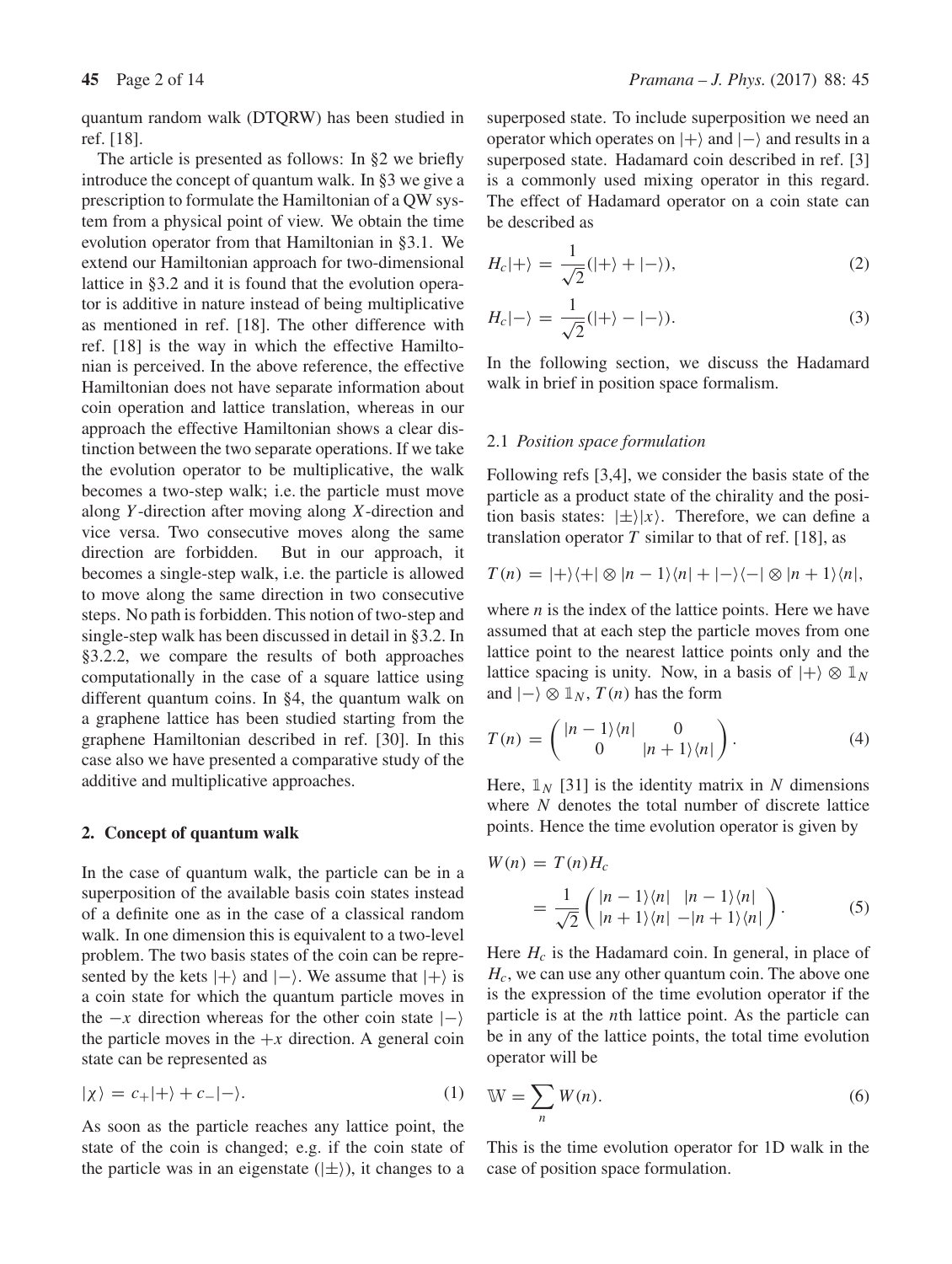## **3. Hamiltonian method**

In this section we develop Hamiltonian formulation of the quantum walk. In the case of quantum walk the time evolution operator arises from two processes. First at the lattice points, the chiral state of the particle changes and for that, at a given lattice point  $n$ , one can write the chirality flipping operator as  $W_1(n) = S \otimes |n\rangle\langle n|$ . Here S is a  $2 \times 2$  unitary operator. Then one uses a translational operator  $T(x)$  which moves the particle from one position to another position in space. Clearly,  $T(x)$  is a continuous operator acting at any point  $x$  in space (not necessarily lattice points). In the case of lattice points, the time evolution operator for a single step is given by,  $W(n) = T(n)W_1(n)$ . At places other than the lattice points  $T(x)$  can itself act as the time evolution operator because at those places, the chiral state of the particle remains unchanged. This perception of  $W(n)$ immediately leads to the concept of an effective Hamiltonian for the system which acts as the generator for time evolution. Like any other traditional Hamiltonian, this effective Hamiltonian should be Hermitian.

Since the one-dimensional quantum walk problem is a two-level problem, we expect the Hamiltonian to be proportional to a  $2\times 2$  matrix. We expect the wave function of the particle to be just translated between two lattice points remaining unchanged in its form. Hence, we consider the Hamiltonian to be proportional to  $kv$ where  $p = \hbar k$  and v is the effective velocity of the quantum particle, not to be confused with the Lagrangian velocity. If the Hamiltonian  $H = kv$ , then time evolution operator  $U = \exp(-ikv\Delta t) = \exp(-ik\Delta x)$ , because the velocity  $v = \Delta x / \Delta t$  is a constant. The operator  $U$  is identical to the translation operator which is unitary. This translation operator only shifts a wave function but keeps its form unchanged. Hence the Hamiltonian representing translation must be proportional to kv. So, we expect the Hamiltonian to be of the form  $\alpha kv \otimes \mathbb{1}$  between two lattice points and  $\beta \otimes |n\rangle\langle n| + \alpha k v \otimes \mathbb{1}$  on the lattice points. Here,  $|n\rangle\langle n|$  is used to make sure that  $\beta$  acts only at the lattice points. The term  $\alpha k v$  is valid at all positions in space (even outside the lattice points) and hence we get the term 1. Here both  $\alpha$  and  $\beta$  are 2  $\times$  2 Hermitian matrices. Now we can write the translational operator  $T(x)$  (which displaces the particle from a point x to  $x \pm \Delta x$ ,  $\Delta x$  being the separation between two points in space, not necessarily the separation between two lattice points) as

If we denote the Hamiltonian corresponding to the translation operator T as  $H_T \otimes \mathbb{1}$ , then following §A.1,

$$
H_T \otimes \mathbb{1} = -kv\sigma_z,\tag{8}
$$

and after taking projection onto position space (§A.1), we have

$$
H_T = i\nu\sigma_z \frac{\partial}{\partial x}.
$$
\n(9)

In deriving the previous expression, we have taken  $\hbar = 1$  and have defined  $v = \Delta x / \Delta t$  as the effective speed of the quantum particle. Throughout this article, we shall always consider  $\hbar = 1$ . The derived Hamiltonian  $H_T \otimes \mathbb{1}$  is valid at all positions, whether the position is a lattice point or not.

If the Hamiltonian corresponding to the coin operation,  $W_1(n)$ , is denoted by  $H_S \otimes |n\rangle\langle n|$ , following §A.2, we can write

$$
H_S = \frac{i}{\Delta \tau} \ln S. \tag{10}
$$

Here,  $\Delta \tau$  is the time interval to flip the spin, i.e. it is the time interval the particle stays at the lattice point n. It is assumed that the particle stays for a very short time interval at the lattice point *n*, hence  $\Delta \tau$  is much smaller compared to the time scale in which the particle is translated from one lattice point to the other. We want to clarify an important point here. In our notation  $H<sub>S</sub>$ means Hamiltonian for S, the time evolution operator due to any type of quantum coin and  $H_C$  is the Hamiltonian exclusively for the Hadamard coin. Therefore, we can write the total Hamiltonian as

$$
H = H_T \otimes \mathbb{1} + \sum_n H_S \otimes |n\rangle\langle n|.
$$
 (11)

Therefore, following  $§A.3$ , for any point x the position space representation of the Hamiltonian is given by

$$
H(x) = H_T + \sum_n H_S \delta(x - n). \tag{12}
$$

In position space, the Hamiltonian has a continuous term  $iv\sigma_z(\partial/\partial x)$  and a Dirac comb term. This can be interpreted as Weyl Hamiltonian with a Dirac comb potential [32].

## 3.1 *Time e*v*olution operator from a Dirac-like Hamiltonian in 1D*

3.1.1 *Formulation and numerical simulation*. Let us consider the generalized Hamiltonian as derived in eq. (11). Therefore, we can write our time evolution operator at the nth lattice point as

$$
W(n, \Delta t) = e^{-iH_T \Delta t \otimes \mathbb{1}} e^{-iH_S \Delta \tau \otimes |n\rangle \langle n|}
$$
  
=  $T(n) (S \otimes |n\rangle \langle n|).$  (13)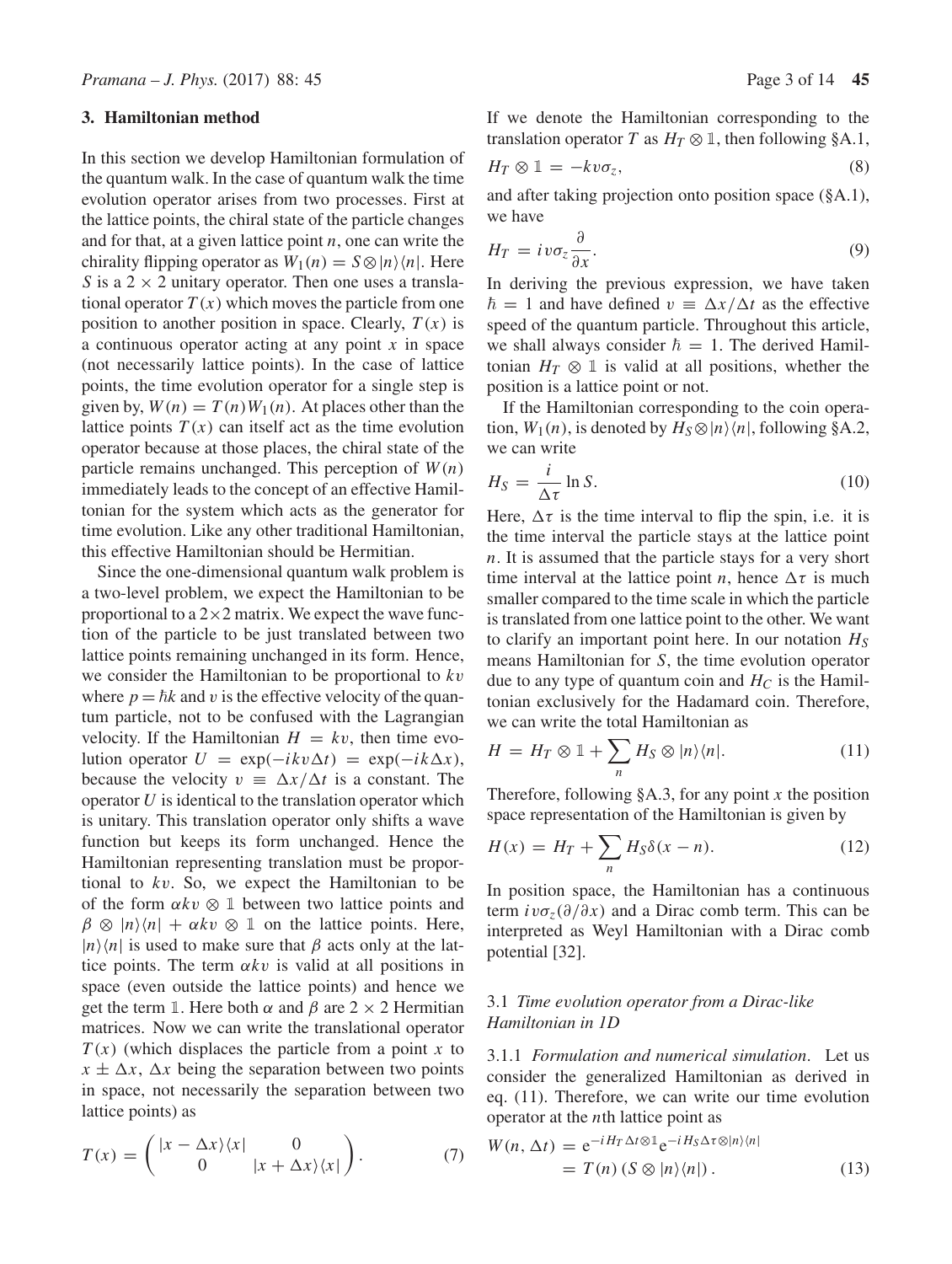Here, we can write down the time evolution operator as the product of two terms in this way because the term  $(\Delta t)^2 [H_S, H_T] \otimes |n\rangle\langle n|$  goes to zero due to the following reason. When the particle is at some lattice point for the time interval  $\Delta \tau$ ,  $\Delta x \rightarrow 0$  and  $\lim_{\Delta x \rightarrow 0} [H_S, H_T] (\Delta \tau)^2 = 0$ , because  $\lim_{\Delta x \to 0} v \Delta \tau = \lim_{\Delta x \to 0} \Delta x = 0$ . Further, when the particle is not at a lattice point,  $H<sub>S</sub> = 0$  by our formulation. So we get rid of the commutation term. Physically, we can say that the particle would stay at a lattice point *n* for an infinitesimal time interval  $\Delta \tau$ . In that time interval, the effect of  $H_T$  can be neglected. Equivalently, we can say that during the chirality flip, the translation is almost zero. Therefore, the effect of  $H_T \Delta \tau$  can be neglected. The particle takes some finite time  $\Delta t$  to reach the next lattice point and when it is between two lattice points,  $H<sub>S</sub>$  does not have any effect on its state. Hence we can consider the action of the time evolution operator for a particular lattice point for a finite time interval  $\Delta t$ , as an operation to first mix the coin states of the particle within an infinitesimal time interval  $\Delta \tau$ , followed by a translation occurring in a time interval  $\Delta t - \Delta \tau$  towards a particular direction depending on its chirality. While deriving eq. (13), at the final step we have assumed that  $\Delta x = \Delta t = 1$ .

In general, for a  $SO(2)$  matrix

$$
S = \begin{pmatrix} \cos \theta & -\sin \theta \\ \sin \theta & \cos \theta \end{pmatrix},
$$

we get the spin Hamiltonian,  $H_S = (\theta/\Delta \tau) \sigma_{v}$ . For a  $SU(2)$  matrix

$$
S = \begin{pmatrix} \cos \theta & i \sin \theta \\ i \sin \theta & \cos \theta \end{pmatrix},
$$

probability of finding the particle



we have

$$
H_S=-\frac{\theta}{\Delta \tau}\sigma_x.
$$

If we choose  $\theta = \pi/4$  in the previous expression, then we get,

$$
S = Y = \frac{1}{\sqrt{2}} \begin{pmatrix} 1 & i \\ i & 1 \end{pmatrix}
$$

and thereby we get

$$
H_S = -\frac{\pi}{4\Delta\tau}\sigma_x.
$$

The result of 1D quantum walk for this coin is shown in figure 1b. If we choose the Hadamard operator as

$$
S = H_c = \frac{1}{\sqrt{2}} \begin{pmatrix} 1 & 1 \\ 1 & -1 \end{pmatrix},
$$

then the spin Hamiltonian

$$
H_S = \frac{\pi}{2\Delta\tau} \begin{pmatrix} -1 + \frac{1}{\sqrt{2}} & \frac{1}{\sqrt{2}} \\ \frac{1}{\sqrt{2}} & -1 - \frac{1}{\sqrt{2}} \end{pmatrix}.
$$

The result of quantum walk with the Hadamard coin is shown in figure 1a. For both figures 1a and 1b, we have chosen our initial chiral state as

$$
|\chi\rangle=\frac{1}{\sqrt{2}}(|+\rangle+|-\rangle).
$$

The particle starts at the middle position of the lattice points, and so its initial position state is  $|\xi\rangle = |0\rangle$ . Therefore, the total initial state of the particle  $|\psi\rangle$  =  $|\chi\rangle \otimes |\xi\rangle$ . The results of figure 1 are the standard results of one-dimensional quantum walk well studied in



**Figure 1.** The probability distribution after 500 steps for a particle undergoing quantum walk in 1D starting from the lattice point 0 is shown in the figure. For both of the coins, the initial chiral state has been chosen as  $|\chi\rangle = (|\rangle + |-\rangle)/\sqrt{2}$ . The red vertical lines are drawn at  $\pm n/\sqrt{2}$ , where *n* denotes the number of steps and it is clear that the maxima occur asymptotically at those points.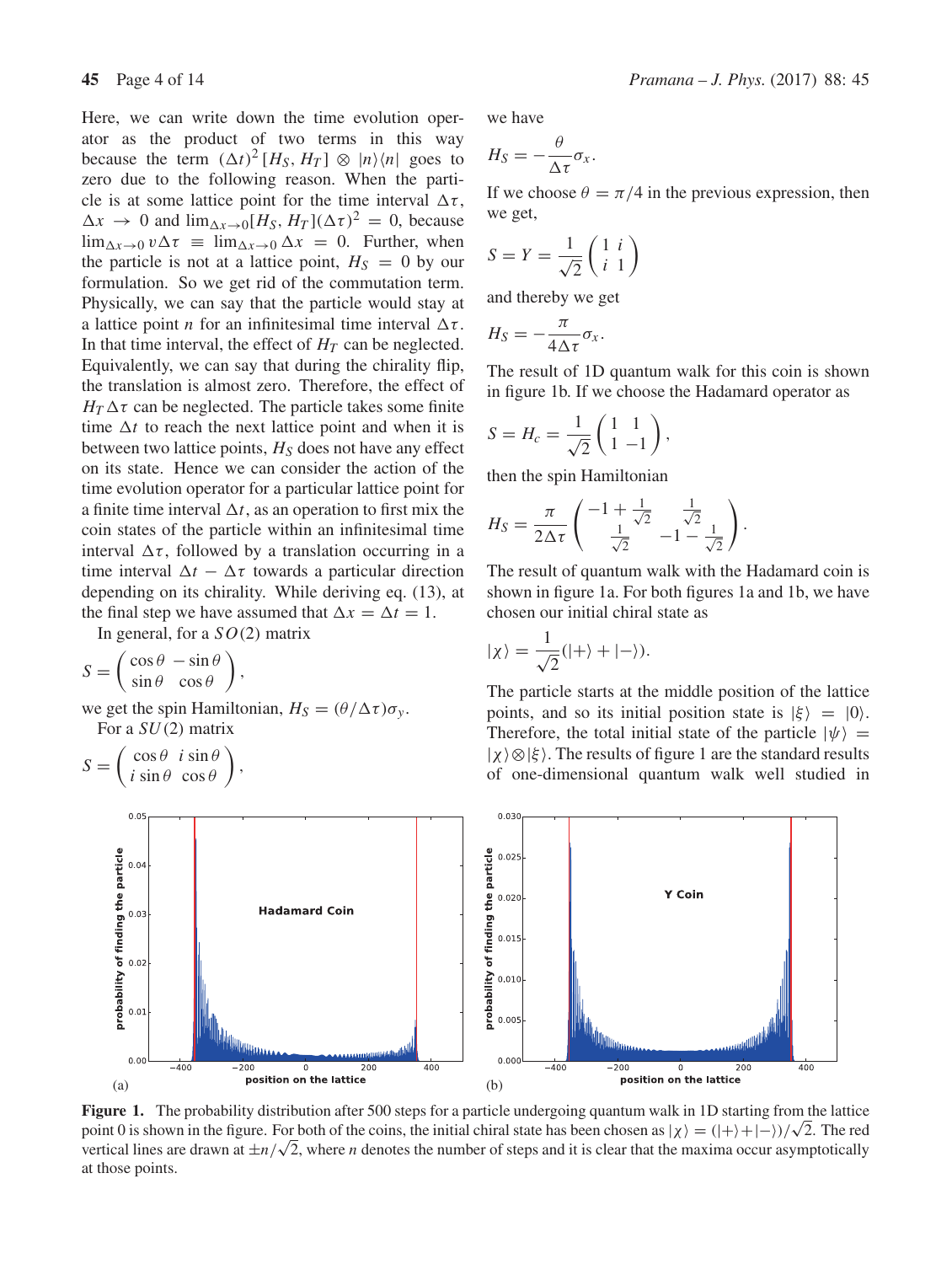previous literatures. In the rest of the cases of this article, we shall generally choose that the particle starts from the middle point of the lattice structure unless otherwise stated. So in general, only the initial chiral states will be mentioned. Always the initial state of the particle is chosen to be a direct product state of the coin state and the position state.

3.1.2 *Calculation of* v*ariance*. We calculated the variance of this 1D walk for different number of steps numerically. The result shown in figure 2 is for the Y coin and an initial chiral state

$$
|\chi\rangle = \frac{1}{\sqrt{2}}(|+\rangle + |-\rangle).
$$

We fitted the logarithmic variance (base 10) as a straight line of the form  $a \log_{10}(t) + b$  using least square method and found that the values of the bestfit parameters are  $a = 1.99978971$ ,  $b = -0.53275503$ while

$$
cov(a, b)
$$
  
=  $\begin{pmatrix} 8.61967066 \times 10^{-10} & -2.04266256 \times 10^{-09} \\ -2.04266256 \times 10^{-09} & 4.90320275 \times 10^{-09} \end{pmatrix}$ . (14)

Clearly, the leading-order term in the variance is  $\sim t^2$ , unlike the classical walk as already pointed out in ref. [5] and other literatures.

## 3.2 *Two-dimensional case for a square lattice*

In ref. [18], while formulating random walk on a square lattice, the Hamiltonian has been taken in additive form



**Figure 2.** Plot of variance vs. time in the case of 1D quantum walk. The error bar shows how the computed logarithmic variance deviates from the linear fit. The magnitude of the error shown is multiplied by  $5 \times 10^3$ . The Y coin has been used to compute the variance.

and the total time evolution operator has been taken as the product of the evolution operator acting along each axis. It implies that the particle has to move in  $x - y$  or  $y-x$  order only. It does not have the choice to move along the same axis in two consecutive steps. This approach can be thought of as taking two steps (in  $x - y$ ) or y−x order only) in each operation of the evolution operator. So we call it the two-step approach in the following sections of this article. But in our approach, the particle is allowed to move along any axis in each step. Hence, in this single-step approach there is no forbidden path for the walk.

3.2.1 *Formulation*. In random walk, a particle can move along any of the paths available to it from a lattice point. So, in the case of quantum walk, the dimensionality of the coin (i.e. the dimension of the Hilbert space on which the coin acts) is determined by the number of paths the particle can choose. In all dimensions higher than one, we have two types of chirality of the particle for the approach described in this article. One is to choose which axis the particle would move along in the next step and the other is to decide whether the particle would go to the positive or to the negative direction of the chosen axis.

In the case of a square lattice, the particle has two choices of axes at each lattice point. In this case, analogous to eq. (12), we can say that the Hamiltonian at a point  $(x, y)$  for the 2D walk will have the form

$$
H(x, y) = \sum_{n,m} H_S \delta(x - n) \delta(y - m) + H_T \otimes \mathbb{1}.
$$
 (15)

Here,

$$
H_S = \frac{i}{\Delta \tau} \ln(S_x \otimes M_1 + S_y \otimes M_2),\tag{16}
$$

$$
H_T = -\left(k_x v_x \begin{pmatrix} 1 & 0 \\ 0 & 0 \end{pmatrix} + k_y v_y \begin{pmatrix} 0 & 0 \\ 0 & 1 \end{pmatrix} \right) \otimes \sigma_z, \quad (17)
$$

where  $S_x$  and  $S_y$  are given as

$$
S_x = \begin{pmatrix} S_{11} & S_{12} \\ 0 & 0 \end{pmatrix}
$$
 and  $S_y = \begin{pmatrix} 0 & 0 \\ S_{21} & S_{22} \end{pmatrix}$ . (18)

We define  $S = S_x + S_y$  as the chirality operator for choosing the X- or the Y-axis.  $M_1$  and  $M_2$  are chirality operators for choosing positive or negative direction of a particular axis. Now, if we choose discrete set of lattice points such that the position eigenstate is  $|n, m\rangle$ , with the condition  $\langle n, m | p, q \rangle = \delta_{np} \delta_{mq}$   $(n, m, p, q)$ are integers), then following similar approach as shown in §3.1.1, we can write (Appendix B),

$$
W_{nm} = T_{nm}((S_x \otimes M_1 + S_y \otimes M_2) \otimes |n, m\rangle\langle n, m|),
$$
\n(19)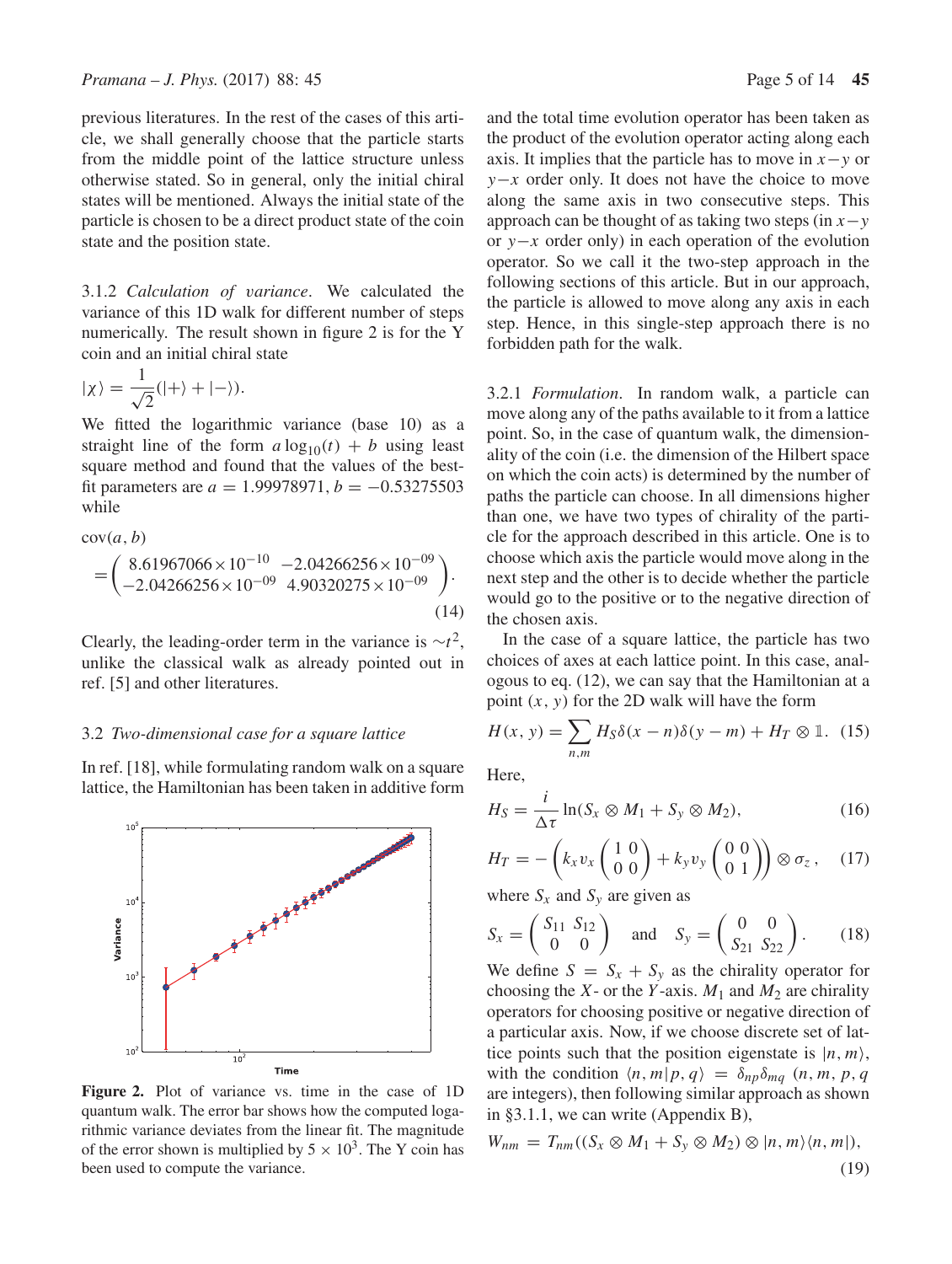$$
T_{nm} = \begin{pmatrix} |n-1,m\rangle\langle n,m| & 0 & 0 & 0 \\ 0 & |n+1,m\rangle\langle n,m| & 0 & 0 \\ 0 & 0 & |n,m-1\rangle\langle n,m| & 0 \\ 0 & 0 & 0 & |n,m+1\rangle\langle n,m| \end{pmatrix}.
$$

is the translation operator. The result of eq. (19) shows that the time evolution operator is additive in nature. This clearly differs from the two-step [33] approach of ref. [18] where it is assumed that the two-dimensional time evolution operator is the product of one-dimensional time evolution operator in the  $X$  and  $Y$  directions. Now for the total chirality operator  $\mathbb{M} = S_x \otimes M_1 + S_y \otimes$  $M<sub>2</sub>$  we can use different types of mixing operators, e.g. Grover, DFT or the higher-dimensional Hadamard coin as discussed in the next section.

We want to mention an important point here.  $S_x$  and  $S_y$  are the operators to choose between X- or Y-axis. Hence, they have one of their rows set to zero. Now there will surely be degeneracy for the choice of  $S<sub>x</sub>$ ,  $S_y$ ,  $M_1$  and  $M_2$  to yield a particular value of the final chiral operator  $M \equiv S_x \otimes M_1 + S_y \otimes M_2$ .

#### 3.2.2 *Plots for different coins*.

*Case* 1: First let us choose the coin as the direct product of two Hadamard coins.

In that case,

$$
\mathbb{M} = \frac{1}{2} \begin{pmatrix} 1 & 1 & 1 & 1 \\ 1 & -1 & 1 & -1 \\ 1 & 1 & -1 & -1 \\ 1 & -1 & -1 & 1 \end{pmatrix} . \tag{20}
$$



Figure 3. Probability of finding the particle after 250 time steps starting from the origin. This plot is with the two-step approach using the coin of eq. (20).

We choose our initial chiral state to be

$$
|\chi\rangle = \frac{1}{\sqrt{2}}(|1\rangle + i|2\rangle) \otimes \frac{1}{\sqrt{2}}(|+\rangle + i|-\rangle).
$$

From now onwards  $|1\rangle$ ,  $|2\rangle$  will denote the chiral state of the particle to choose the  $X$ - and the  $Y$ -axis respectively and  $|+\rangle$ ,  $|-\rangle$  denote whether the particle will move along the positive or negative side of a chosen axis respectively. The result of the walk governed by this coin is shown in figures 3 and 4. The spin Hamiltonian for this coin is given as

$$
H_S = \frac{\pi}{4\Delta\tau} \begin{pmatrix} -1 & 1 & 1 & 1 \\ 1 & -3 & 1 & -1 \\ 1 & 1 & -3 & -1 \\ 1 & -1 & -1 & -1 \end{pmatrix}.
$$
 (21)

*Case* 2: Now we choose the Grover coin described in ref. [5]. Therefore,

$$
\mathbb{M} = \frac{1}{2} \begin{pmatrix} -1 & 1 & 1 & 1 \\ 1 & -1 & 1 & 1 \\ 1 & 1 & -1 & 1 \\ 1 & 1 & 1 & -1 \end{pmatrix},
$$
(22)

and we choose our initial chiral state as

$$
|\chi\rangle = \frac{1}{\sqrt{2}}(|1\rangle - |2\rangle) \otimes \frac{1}{\sqrt{2}}(|+\rangle - |-\rangle).
$$



**Figure 4.** Probability of finding the particle after 250 time steps starting from the origin. This plot is with the one-step approach using the coin of eq. (20).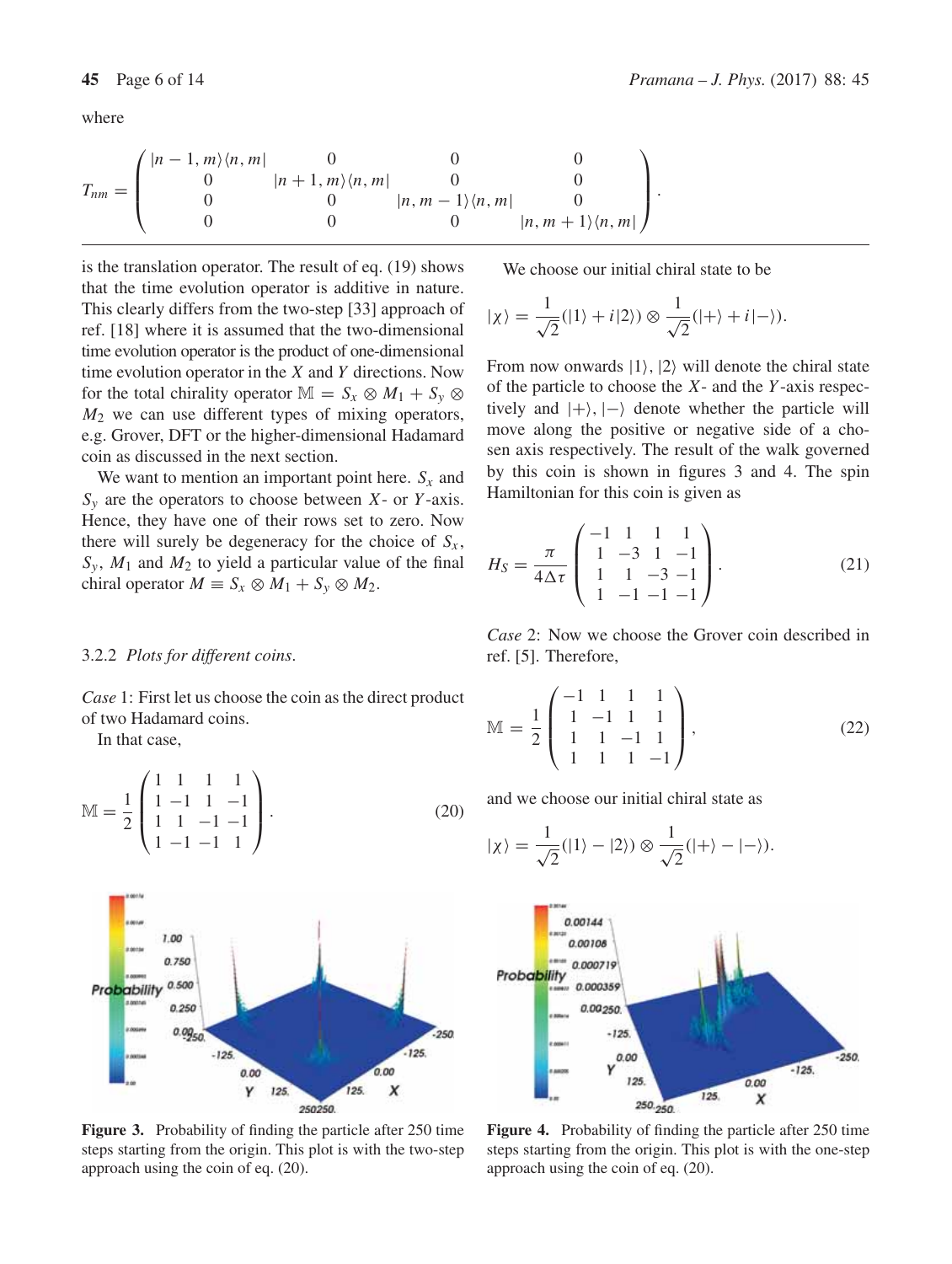

Figure 5. Probability of finding the particle after 250 time steps starting from the origin. This plot is with the two-step approach using the Grover coin of eq. (22).



**Figure 6.** Probability of finding the particle after 250 time steps starting from the origin. This plot is with the one-step approach using the Grover coin of eq. (22).

The result is shown in figures 5 and 6. The spin Hamiltonian  $H<sub>S</sub>$  for this coin is given by

$$
H_S = \frac{\pi}{4\Delta\tau} \begin{pmatrix} -3 & 1 & 1 & 1 \\ 1 & -3 & 1 & 1 \\ 1 & 1 & -3 & 1 \\ 1 & 1 & 1 & -3 \end{pmatrix}.
$$
 (23)

*Case* 3: Now we choose the DFT coin described in ref. [5]. Therefore,

$$
\mathbb{M} = \frac{1}{2} \begin{pmatrix} 1 & 1 & 1 & 1 \\ 1 & i & -1 & -i \\ 1 & -1 & 1 & -1 \\ 1 & -i & -1 & i \end{pmatrix}, \text{ where, } i = \sqrt{-1}, (24)
$$

and we choose our initial chiral state

$$
|\chi\rangle = \frac{1}{\sqrt{2}}(|1\rangle - |2\rangle) \otimes \frac{1}{\sqrt{2}}(|+\rangle - |-\rangle).
$$



Figure 7. Probability of finding the particle after 250 time steps starting from the origin. This plot is with the two-step approach using the DFT coin of eq. (24).



**Figure 8.** Probability of finding the particle after 250 time steps starting from the origin. This plot is with the one-step approach using the DFT coin of eq. (24).

The result is shown in figures 7 and 8. The spin Hamiltonian for this coin is given by

$$
H_S = \frac{\pi}{4\Delta\tau} \begin{pmatrix} -1 & 1 & 1 & 1 \\ 1 & -2 & -1 & 0 \\ 1 & -1 & -1 & -1 \\ 1 & 0 & -1 & -2 \end{pmatrix}.
$$
 (25)

The plots of figures 3, 5 and 7 are the standard two-step quantum walks well studied before in other literatures, but they are shown here to compare the results with that of the single-step approach of the corresponding coins.

There is an important point to note about the quantum walk on square lattice. In figure 4, the  $x = y$ line seems to attract most of the constructive interferences. This can be explained in a simple manner. For the chosen initial state, both the axes are equally probable and the particle tends to go away from the starting point symmetrically in both the directions as shown in figure 1b. Furthermore, in this single-step approach,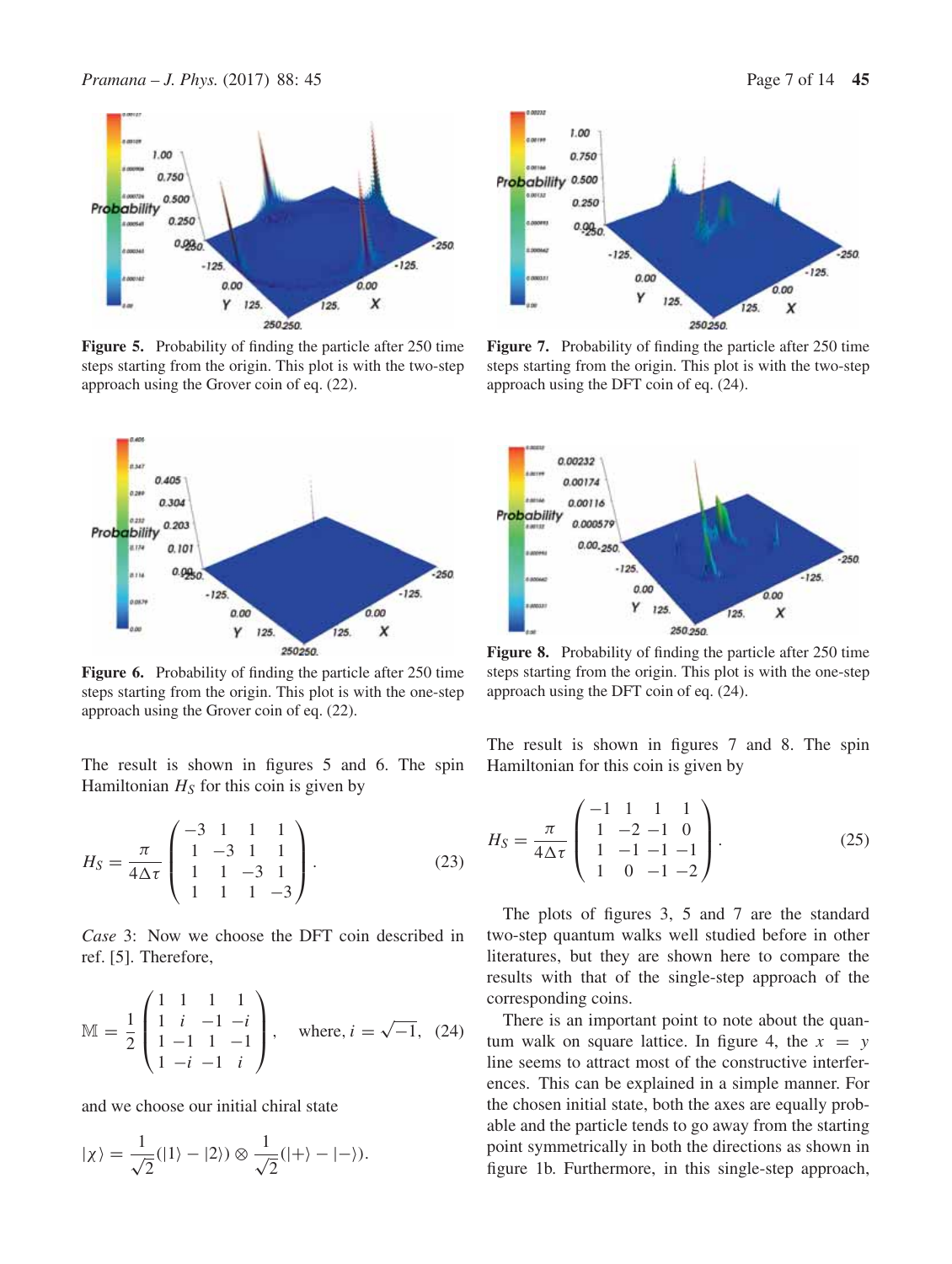steps taken towards the  $X$  or  $Y$  direction are independent of each other. So it is evident that constructive interferences will be attracted towards  $x = v$  or  $x = -y$  line. Finally, the choice of the initial chiral state in this case dictates that the constructive interferences are attracted towards the  $x = y$  line. The explanation of the behaviour of the walk for the other coins and other initial states is not very straightforward and requires separate rigorous analysis.

3.2.3 *Calculation of* v*ariance*. We calculated the variance of the probability distribution for the square lattice case and result has almost similar form with all types of coins we have used. So we mention here only the result obtained with the DFT coin. The above figure is obtained with an initial chiral state,

$$
|\chi\rangle = \frac{1}{\sqrt{2}}(|1\rangle + |2\rangle) \otimes \frac{1}{\sqrt{2}}(|+\rangle + |-\rangle).
$$

For both the plots in figure 9, the logarithmic variance (base 10) can be approximated with a straight line of the form  $a \log_{10}(t) + b$  with the best-fit parameters and the covariance matrix as quoted below:

For the single-step approach,

$$
a = 1.99230964, \quad b = -0.7761896
$$

and

$$
cov(a,b)
$$
  
=  $\begin{pmatrix} 3.09786661e - 07 & -7.34122728e - 07 \\ -7.34122728e - 07 & 1.76218660e - 06 \end{pmatrix}$ 



**Figure 9.** Plot of variance vs. time in the case of 2D quantum walk on a square lattice. The error bar shows how the computed variance deviates from the linear fit. The magnitude of the error shown is multiplied by  $3 \times 10^2$ . The DFT coin of eq. (24) has been used to compute the variance.

and for the two-step approach,

$$
a = 1.99245897, \quad b = -1.07673336
$$

and

 $cov(a, b)$ 

$$
= \begin{pmatrix} 2.84196958 \times 10^{-7} & -6.73481051 \times 10^{-7} \\ -6.73481051 \times 10^{-7} & 1.61662245 \times 10^{-6} \end{pmatrix}.
$$

So we see that the variance of the probability distribution in QRW has quadratic nature with time in the case of 2D square lattice, similar to the form for 1D case as mentioned in refs [3,5].

#### **4. Quantum walk on graphene lattice**

The graphene Hamiltonian according to ref. [30] is given by  $H = v_F \vec{\sigma} \cdot \vec{p}$  which is valid only at positions very close to a lattice point. Taking  $\hbar v_F = 1$ , we can write  $H = \vec{\sigma} \cdot \vec{k} = \sigma_x k_x + \sigma_y k_y$ . We shall see that this Hamiltonian can generate an infinitesimal time evolution operator close to a lattice point. To generate a finite-time evolution operator we need the Hamiltonian for translation operator to act at positions between two lattice points.

#### 4.1 *Formulation of the problem*

To describe random walk problem on graphene lattice, we have to consider the three available paths at each point. So we need three axes as defined by  $n_1$ ,  $n_2$  and  $n_3$  as shown in figure 10. We denote the directions along these three axes by 1, 2 and 3 respectively. Clearly, these three quantities  $n_1$ ,  $n_2$ ,  $n_3$  are not



**Figure 10.** Here graphene lattice is presented with the three axes  $n_1$ ,  $n_2$  and  $n_3$ . Some of the lattice points are specified on the lattice.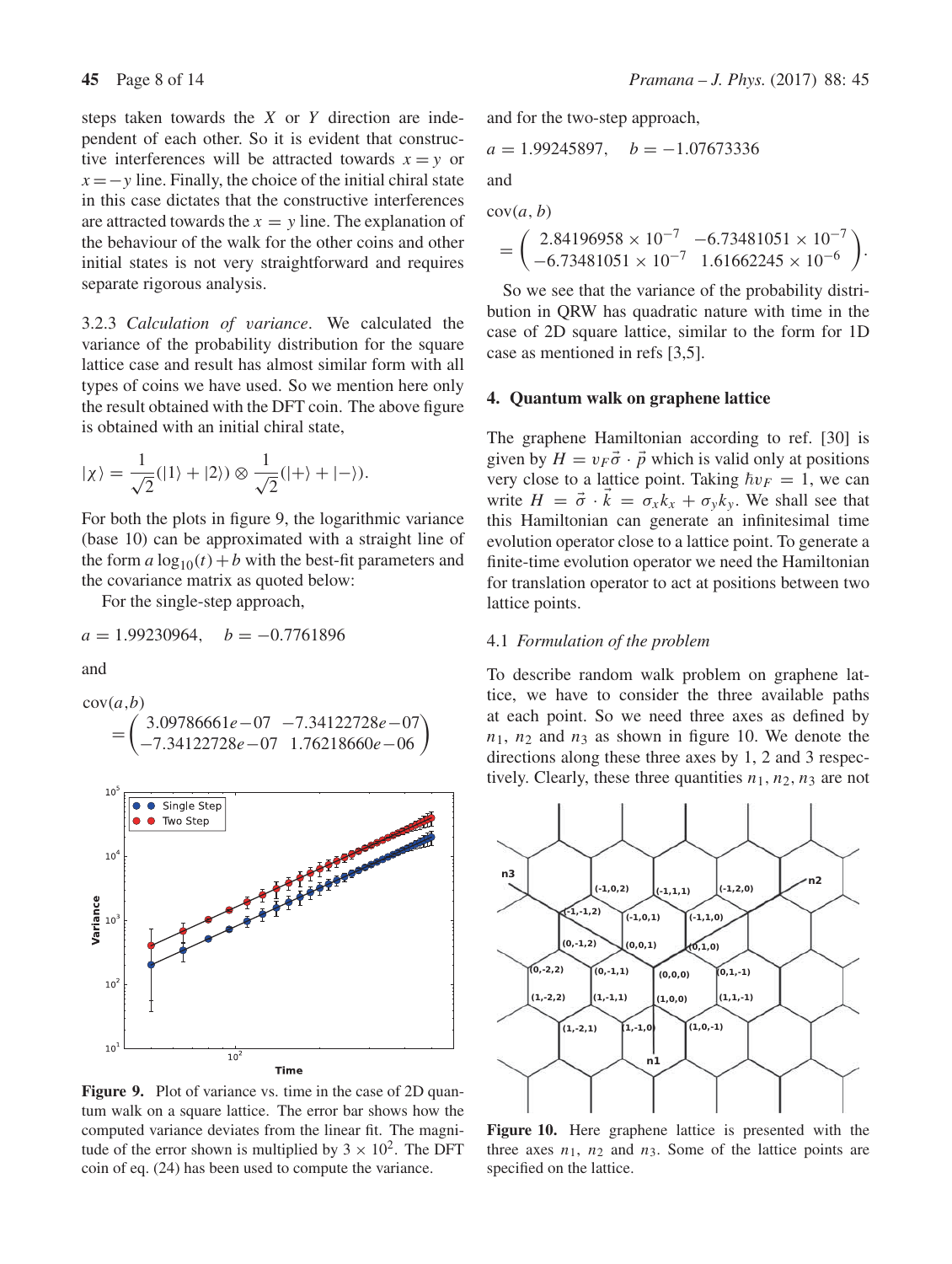linearly independent but they are dependent by the relations

$$
x = \frac{\sqrt{3}(n_2 - n_3)}{2} \quad \text{and} \quad y = -n_1 + \frac{(n_2 + n_3)}{2}.
$$
 (26)

By choosing these three axes we can easily extend our previous approach for square lattice in this case. In this approach, the position ket at each lattice point  $(x, y)$  is denoted by  $|n_1, n_2, n_3\rangle$ . For graphene lattice, we can classify the lattice points into two types. The points for which the sum of  $n_1$ ,  $n_2$  and  $n_3$  is even, are called even points and those having an odd sum of lattice indices are classified as odd points. Let us consider the two nearby lattice points, say the even point  $(0, 0, 0)$ denoted by point 1 and the odd point  $(0, 1, 0)$  denoted by point 2. From point 1, the particle can move only to the positive direction of all the three axes (see figure 10). But from point 2, the particle moves only along the negative direction of all the three axes. Clearly, the geometry itself constraints the direction of movement here. We can describe this by using two kets as  $|+\rangle$  and  $|-\rangle$  which denotes the chirality of going along the negative or positive direction respectively as in the earlier cases. The only difference in this case is that the particle cannot be at superposition of  $|+\rangle$  and  $|-\rangle$ . It must be at either of them. It is clear from the geometry that if the particle is in  $|\pm\rangle$  state at some step, at the next step it must be in  $|\mp\rangle$  state. For the lattice as described in figure 10, for even points, the particle is always in  $|-\rangle$  state and for the odd points it is always in  $|+\rangle$  state as per our convention. Clearly, the operator needed to describe this kind of motion is given by  $\begin{pmatrix} 0 & a \\ b & 0 \end{pmatrix}$ . Again, we need a  $3 \times 3$  matrix to make the superposition of three chiral states which determine the choice of one of the three axes. After choosing the chirality, the state must translate. Following eq. (19), we can write the general time evolution operator as  $W(n_1, n_2, n_3)$  =  $T(n_1, n_2, n_3)((S_1 \otimes M_1 + S_2 \otimes M_2 + S_3 \otimes M_3) \otimes$  $|n_1, n_2, n_3\rangle\langle n_1, n_2, n_3|$ . Here  $S_1, S_2$  and  $S_3$  are  $3 \times 3$ matrices which respectively have only the 1st, 2nd and 3rd non-zero rows. We can choose any threedimensional unitary operator as S (where  $S = S_1 +$  $S_2 + S_3$ ). We would use the graphene Hamiltonian to find out  $M_1$ ,  $M_2$  and  $M_3$ . We can express  $k_x$ ,  $k_y$  the components of the wave vector  $k$ , in terms of  $k_1$ ,  $k_2$ and  $k_3$  in the following way:

$$
k_x = \frac{\sqrt{3}}{2} (k_2 - k_3) \text{ and } k_y = -k_1 + \frac{1}{2} (k_2 + k_3).
$$
 (27)

So close to a lattice point, the graphene Hamiltonian can be written as

$$
H_{xy} = (k_x \sigma_x + k_y \sigma_y) \otimes |x, y\rangle \langle x, y|
$$
  
=  $\left( \begin{pmatrix} 0 & ik_1 \\ -ik_1 & 0 \end{pmatrix} + \begin{pmatrix} 0 & i\omega^2 k_2 \\ -i\omega k_2 & 0 \end{pmatrix} + \begin{pmatrix} 0 & i\omega k_3 \\ -i\omega^2 k_3 & 0 \end{pmatrix} \right) \otimes |x, y\rangle \langle x, y|,$  (28)

where

$$
\omega = \frac{-1 + \sqrt{3}i}{2}, \quad i = \sqrt{-1}.
$$

As the above form of the Hamiltonian is valid close to the lattice point, i.e. within a very small region around a lattice point, it would represent infinitesimal time evolution of the quantum particle near the lattice point. This Hamiltonian shifts the chirality of the particle and translates it infinitesimally. The Hamiltonian for a position away from the lattice point is given by  $H<sub>T</sub>$ , the translational Hamiltonian. So, the graphene Hamiltonian first acts and leaves the particle slightly away from the lattice point. After that the translation operator takes it to the next lattice point. Now following eq. (28) and neglecting the subscript in  $H_{xy}$ , we can write

$$
-iH = -i \left[ \begin{pmatrix} 0 & ik_1 \\ -ik_1 & 0 \end{pmatrix} + \begin{pmatrix} 0 & i\omega^2 k_2 \\ -i\omega k_3 & 0 \end{pmatrix} \right]
$$
  
+ 
$$
\begin{pmatrix} 0 & i\omega k_3 \\ -i\omega^2 k_3 & 0 \end{pmatrix} \otimes |n_1, n_2, n_3\rangle\langle n_1, n_2, n_3|
$$
  
= 
$$
-i \left[ \begin{pmatrix} 0 & 1+ik_1 \\ 1-ik_1 & 0 \end{pmatrix} + \begin{pmatrix} 0 & \omega^2(1+ik_2) \\ \omega(1-ik_2) & 0 \end{pmatrix} + \begin{pmatrix} 0 & \omega(1+ik_3) \\ \omega^2(1-ik_3) & 0 \end{pmatrix} + i \begin{pmatrix} 0 & 1+\omega+\omega^2 \\ 1+\omega+\omega^2 & 0 \end{pmatrix} \right]
$$
  

$$
\otimes |n_1, n_2, n_3\rangle\langle n_1, n_2, n_3|
$$
  

$$
\Rightarrow \mathcal{I} - iH \Delta t = -i \left[ \begin{pmatrix} 0 & 1+ik_1 \Delta x_1 \\ 1-ik_1 \Delta x_1 & 0 \end{pmatrix} + \begin{pmatrix} 0 & \omega^2(1+ik_2 \Delta x_2) \\ \omega(1-ik_2 \Delta x_2) & 0 \end{pmatrix} + \begin{pmatrix} 0 & \omega(1+ik_3 \Delta x_3) \\ \omega^2(1-ik_3 \Delta x_3) & 0 \end{pmatrix} \right]
$$
  

$$
\otimes |n_1, n_2, n_3\rangle\langle n_1, n_2, n_3| + I.
$$

Neglecting the identity operator above (which is not involved in any physical operations) we get three infinitesimal time evolution operators as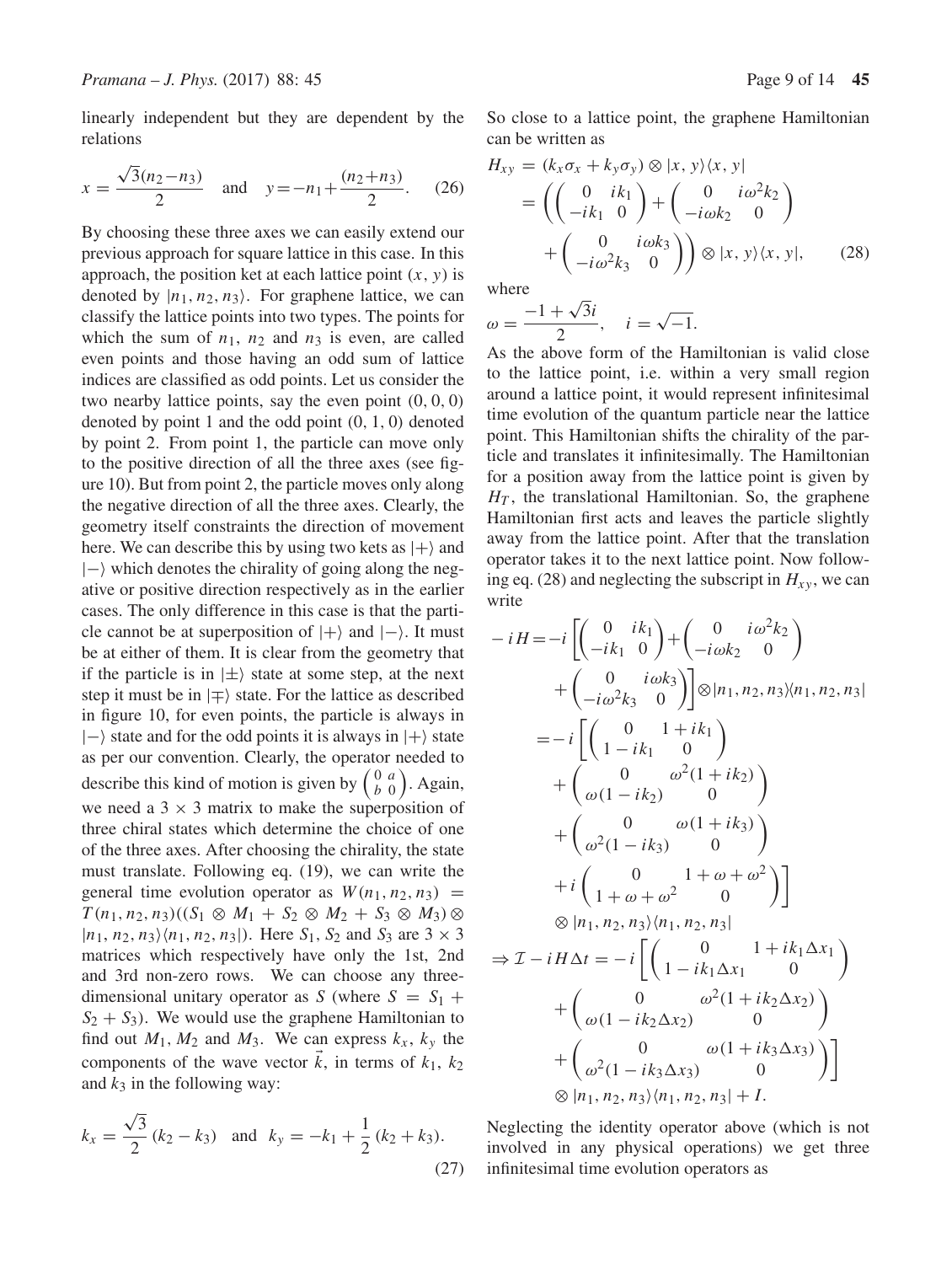$$
W_1(n_1, n_2, n_3) = \begin{pmatrix} 0 & |n_1 - \Delta x_1, n_2, n_3 \rangle \langle n_1, n_2, n_3 | \\ |n_1 + \Delta x_1, n_2, n_3 \rangle \langle n_1, n_2, n_3 | & 0 \end{pmatrix},
$$
  
\n
$$
W_2(n_1, n_2, n_3) = \begin{pmatrix} 0 & \omega^2 |n_1, n_2 - \Delta x_2, n_3 \rangle \langle n_1, n_2, n_3 | \\ \omega |n_1, n_2 + \Delta x_2, n_3 \rangle \langle n_1, n_2, n_3 | & 0 \end{pmatrix},
$$
  
\n
$$
W_3(n_1, n_2, n_3) = \begin{pmatrix} 0 & \omega |n_1, n_2, n_3 - \Delta x_3 \rangle \langle n_1, n_2, n_3 | \\ \omega^2 |n_1, n_2, n_3 + \Delta x_3 \rangle \langle n_1, n_2, n_3 | & 0 \end{pmatrix}.
$$

In the previous equations, we have assumed that  $-i$ can be absorbed in the normalization of the initial chiral state of the particle. Moreover, the  $\Delta x_i$ 's which appear are assumed to be very small displacements around the lattice points, much smaller than the lattice spacings. As the particle is  $\Delta x_i$  distance away from a typical lattice point, the Hamiltonian is governed by the term  $H<sub>T</sub>$ , which is obtained from the translational operator  $T'(n_1 \pm 1, n_1 \pm \Delta x_1; n_2 \pm 1, n_2 \pm \Delta x_1)$  $\Delta x_2$ ;  $n_3 \pm 1$ ,  $n_3 \pm \Delta x_3$ ), responsible for translating the particle from the nearest neighbourhood of a lattice point to the adjacent one. When  $T'$  operates on  $(S_1 \otimes W_1 + S_2 \otimes W_2 + S_3 \otimes W_3)$ , we can write the total time evolution operator in terms of the effective translation operator  $T(n_1, n_2, n_3)$  as

$$
W(n_1, n_2, n_3) = T(n_1, n_2, n_3)((S_1 \otimes M_1 + S_2 \otimes M_2 + S_3 \otimes M_3) \otimes |n_1, n_2, n_3 \rangle \langle n_1, n_2, n_3 |),
$$
\n(29)

where

$$
M_1 = \begin{pmatrix} 0 & 1 \\ 1 & 0 \end{pmatrix}, \quad M_2 = \begin{pmatrix} 0 & \omega^2 \\ \omega & 0 \end{pmatrix}
$$

and

$$
M_3 = \left(\begin{array}{cc} 0 & \omega \\ \omega^2 & 0 \end{array}\right)
$$

and  $T(n_1, n_2, n_3)$  is the effective translational operator defined as,

$$
T(n_1, n_2, n_3) = \text{diag}(|n_1 - 1, n_2, n_3\rangle, |n_1 + 1, n_2, n_3\rangle, |n_1, n_2 - 1, n_3\rangle, |n_1, n_2 + 1, n_3\rangle, |n_1, n_2, n_3 - 1\rangle, |n_1, n_2, n_3 + 1\rangle \rangle \langle n_1, n_2, n_3|.
$$

Here the effective translation operator  $T$  is a combination of two translations. The translational operator is generated by two translational operators as follows:

$$
T(n_1, n_2, n_3) = T'(n_1 \pm 1, n_1 \pm \Delta x_1; n_2 \pm 1, n_2 \pm \Delta x_2; n_3 \pm 1, n_3 \pm \Delta x_3) \times T''(n_1 \pm \Delta x_1, n_1; n_2 \pm \Delta x_2, n_2; n_3 \pm \Delta x_3, n_3).
$$
 (30)

In the above expression, the  $T''$  term comes from the graphene Hamiltonian itself and the  $T'$  term comes due to the extra term involving  $H_T$  into the Hamiltonian.

### 4.2 *Plots for different coins*

Now for S, we can choose different types of mixing operators.

*Case* 1: Let us take S to be the three-dimensional DFT coin. Therefore,

$$
S = \frac{1}{\sqrt{3}} \begin{pmatrix} 1 & 1 & 1 \\ 1 & \omega & \omega^2 \\ 1 & \omega^2 & \omega^4 \end{pmatrix}, \quad \omega = \frac{-1 + \sqrt{3}i}{2}.
$$
 (31)

We choose our initial chiral state to be

$$
|\chi\rangle = \frac{1}{\sqrt{3}} (|1\rangle + |2\rangle + |3\rangle) \otimes |-\rangle.
$$

The results are shown in figures 11 and 12. The plot of figure 11 is generated by taking the additive time evolution operator (i.e. single-step approach) and for that of eq. (12), we take the time evolution operator in a multiplicative form (which is equivalent to a three-step approach here).



**Figure 11.** Plot of the probability of finding the particle after 200 time steps using the single-step approach and three-dimensional DFT coin of eq. (31). The values in the colour bar are multiplied by 50,000.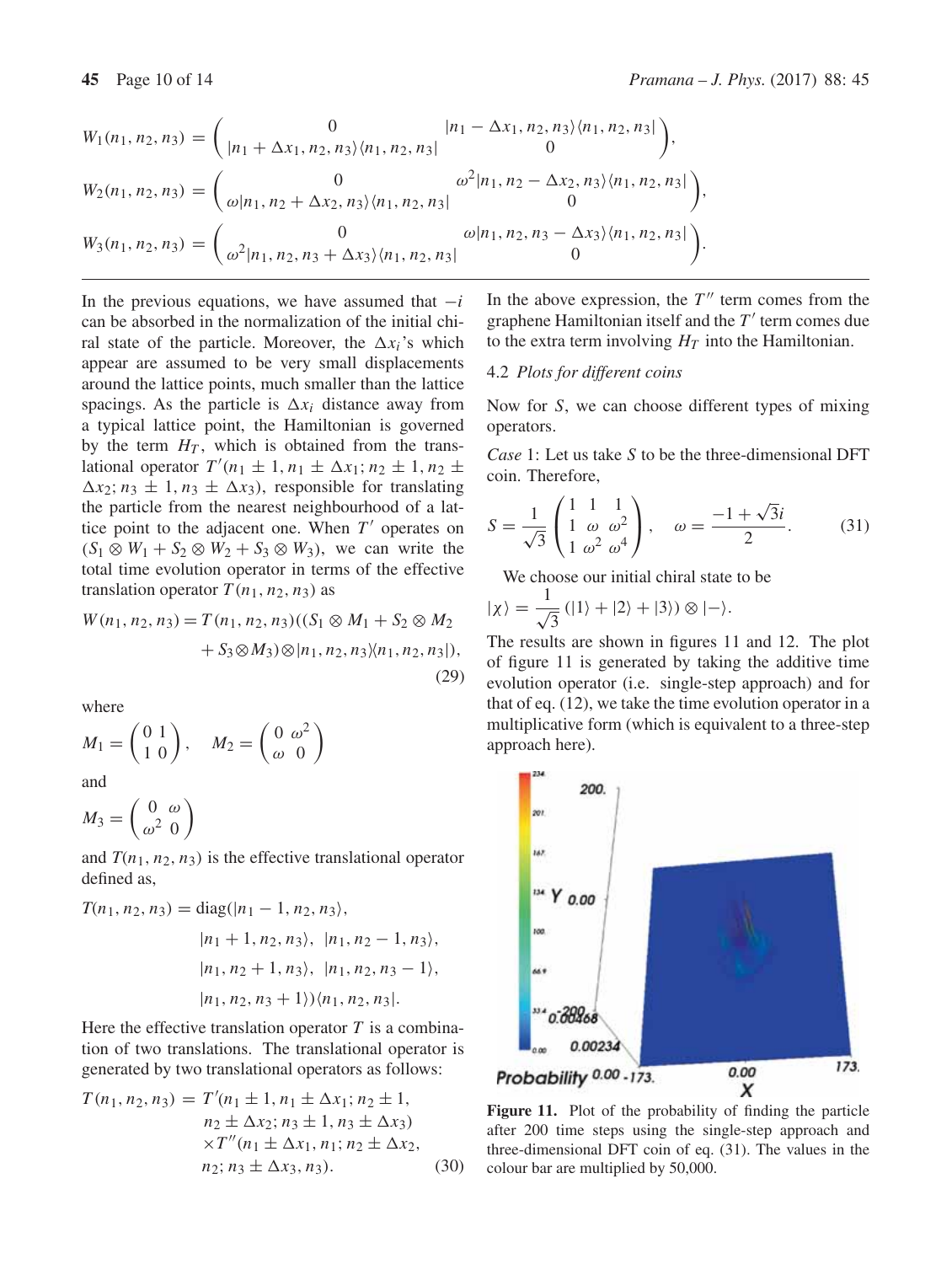

**Figure 12.** Plot of the probability of finding the particle after 200 time steps using the three-step approach and the three-dimensional DFT coin of eq. (31). The values in the colour bar are multiplied by 200.

In the case of the three-step approach, we see that the probability of finding the particle collapses to a single point only. This is expected from the formulation of QRW, because for the multiplicative form of the evolution operator a particle starting from origin always reaches the point  $(1, -1, 1)$  for every odd step and returns to the origin for every even step.

*Case* 2: Now let us choose S to be the three-dimensional Grover coin. Therefore,

$$
S = \frac{1}{3} \begin{pmatrix} -1 & 2 & 2 \\ 2 & -1 & 2 \\ 2 & 2 & -1 \end{pmatrix}.
$$
 (32)



**Figure 13.** Plot of the probability of finding the particle after 200 time steps using the single-step approach and three-dimensional Grover coin of eq. (32). The values in the colour bar are multiplied by 5000.

The result for the single-step approach is shown in figure 13. Here we have chosen our initial chiral state to be

$$
|\chi\rangle = \frac{1}{\sqrt{3}} (|1\rangle + i|2\rangle - i|3\rangle) \otimes |-\rangle.
$$

The plot for the three-step approach is the same as figure 12. Therefore, we omit it for the sake of brevity.

#### 4.3 *Calculation of* v*ariance*

We calculated the variance for different time steps for both single-step and three-step approaches using the coins of eqs (31) and (32). As the results were similar, here we include only the result obtained with the threedimensional DFT coin. We chose our initial chiral state to be

$$
|\chi\rangle = \frac{1}{\sqrt{3}}(|1\rangle + |2\rangle + |3\rangle) \otimes |-\rangle.
$$

The blue circles in figure 14 is for evolution operator in the additive form and that with the red line in the same figure corresponds to the time evolution operator in multiplicative form. For the single-step approach, we find that the logarithmic variance (base 10) can be fitted as a straight line of the form  $a \log_{10}(t) + b$  with  $a =$ 1.92298651,  $b = -1.50550819$  and

$$
cov(a, b)
$$

$$
= \begin{pmatrix} 8.58350487 \times 10^{-05} & -1.36407411 \times 10^{-04} \\ -1.36407411 \times 10^{-04} & 2.17765222 \times 10^{-04} \end{pmatrix} .
$$
\n(33)



**Figure 14.** Plot of variance vs. time in the case of walk on a graphene lattice. In the case of multistep, the variance has been given an additive vertical offset of 30, and so the computed variance is actually zero. The error bar for the single step shows how the computed variance deviates from the linear fit. The magnitude of the error shown is multiplied by 50. Three-dimensional DFT coin of eq. (31) has been used to compute the variance for both cases.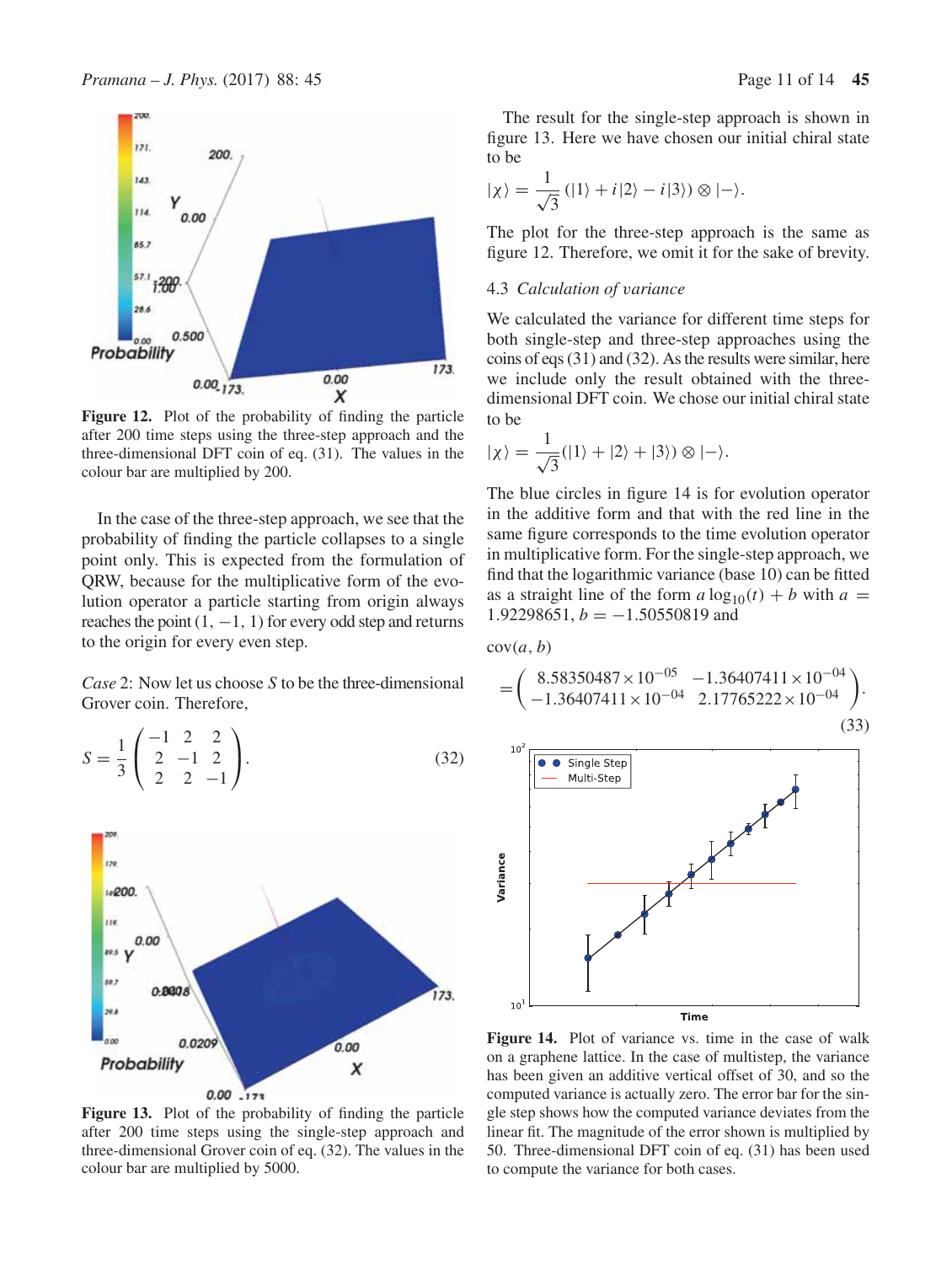But for the three-step approach, we see that the variance is zero (an additive vertical offset of 30 is given for this variance in the plot), which is expected because the particle always reaches a single point in this case as mentioned previously.

## **5. Discussion**

Our approach to DTQRW sets constraints to the form of the Hamiltonian of the system. We found that the QW Hamiltonian can be described by the Weyl Hamiltonian with a Dirac comb-type potential. In ref. [18], though it is suggested that the Hamiltonian for QW in one, two and three dimensions resembles a two-component Dirac-like Hamiltonian, our form of the effective Hamiltonian is distinctly different from the form of the Hamiltonian prescribed in ref. [18]. The other important difference with ref. [18] for multidimensional lattices, is the way in which the evolution operator is perceived. In the referred work, these evolution operators are multiplicative while in our approach the evolution operator is additive for dimensions higher than one. We have shown that the multiplicative evolution operator can be produced from our formulation also in the case of two-step approach by setting  $k_x = 0$ or  $k_y = 0$  at alternative lattice points.

The Fourier space formulation of QW as studied in ref. [3] gives an analytic asymptotic form of the wave function of the particle. Hence, this method results in a good understanding of the problem. In this approach, the method to solve the problem reduces to diagonalization followed by an inverse Fourier transformation. It works very well in the case of 1D and 2D square lattice problems, but in the case of more complicated lattices like graphene lattice, this method becomes too complicated. In this situation, position space formulation turns out to be more useful. Position space formulation gives a formal way for numerical simulation of the problem of DTQRW for any kind of lattice.

In this article, we have calculated the variance of the probability distribution and found its quadratic dependence with the number of steps. With a little modification of the standard graphene Hamiltonian, we obtained the quantum walk on a graphene lattice. Since the graphene lattice is more constrained, we expect more centred probability distribution which is in agreement with our numerical computation of the walk as shown in figures 11 and 13. Due to the geometry of the graphene lattice,  $|+\rangle$  and  $|-\rangle$  states cannot exist for the same lattice point. So, there is no interference between those states. Still, in this case, we find the quadratic dependence of variance with time (figure 14). The possible reason for this quadratic dependence may be the interference between  $|1\rangle$ ,  $|2\rangle$  and  $|3\rangle$  states. Use of multiplicative time evolution operator in this case leads to confinement of the particle at a single point and thus no spreading occurs as seen in figure 12. Hence, we conclude that, the additive time evolution operator is preferable over the multiplicative one.

In short, we obtained an effective Hamiltonian for QW from the evolution algorithms already existing in the literature. The form of the Hamiltonian became important when the analysis on graphene lattice was presented, because a standard Hamiltonian of similar kind (linear in  $k$ ) was already existing there. Using the similarity of the graphene Hamiltonian and the effective Hamiltonians for QW, a new algorithm of QW on graphene lattice was presented. In a nutshell, we have presented a new and interesting way of attaining an effective Hamiltonian for QW which reproduces most of the results of the earlier work in the same direction in one dimension but differs from earlier results in higher dimensions.

## **Acknowledgements**

NP acknowledges the financial support from the Council of Scientific and Industrial Research (CSIR), India as a SPM JRF. Thanks are also due to the Department of Physics, Indian Institute of Technology, Kanpur, as a significant amount of work was done when the authors were there.

## **Appendix A: Derivation of Hamiltonian from evolution operators in 1D**

# A.1 *Derivation of*  $H_T$

If the Hamiltonian corresponding to  $T$  is defined as  $H_T \otimes \mathbb{I}$ , then it can be derived as follows:

$$
e^{-iH_T\Delta t \otimes 1} = \sum_{x} \begin{pmatrix} |x - \Delta x\rangle\langle x| & 0 \\ 0 & |x + \Delta x\rangle\langle x| \end{pmatrix}
$$
  
\n
$$
= \sum_{x} \begin{pmatrix} e^{ik\Delta x} & 0 \\ 0 & e^{-ik\Delta x} \end{pmatrix} (1_2 \otimes |x\rangle\langle x|)
$$
  
\n
$$
= \begin{pmatrix} e^{ik\Delta x} & 0 \\ 0 & e^{-ik\Delta x} \end{pmatrix} \begin{pmatrix} \therefore \sum_{x} |x\rangle\langle x| = 1 \end{pmatrix}
$$
  
\n
$$
\Rightarrow H_T \Delta t \otimes 1 = i \ln \begin{pmatrix} e^{ik\Delta x} & 0 \\ 0 & e^{-ik\Delta x} \end{pmatrix}
$$
  
\n
$$
= -k\Delta x \begin{pmatrix} 1 & 0 \\ 0 & -1 \end{pmatrix}
$$
  
\n
$$
\Rightarrow H_T \otimes 1 = -kv\sigma_z \qquad (\because v = \frac{\Delta x}{\Delta t}).
$$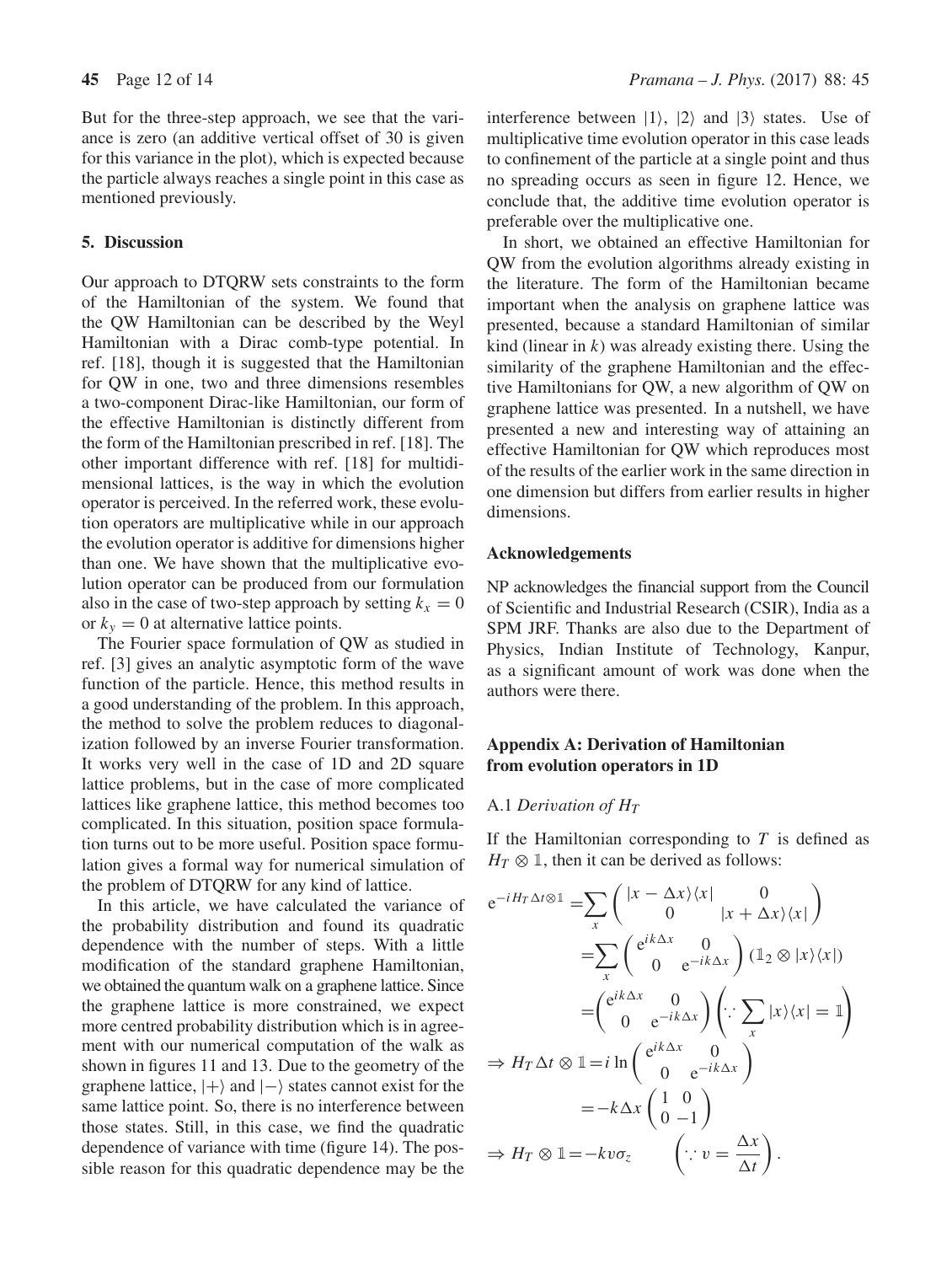Thus, we see that the derived Hamiltonian  $H_T \otimes \mathbb{1}$  is Hermitian.

Let us find the expression for  $H_T$  now. Taking projection onto  $x$ -space we get

 $(1_2 \otimes \langle x |) H_T \otimes 1 (1_2 \otimes | \alpha \rangle)$  $=$   $-$  (1<sub>2</sub>  $\otimes$   $\langle x|$ )  $kv\sigma_z$  (1<sub>2</sub>  $\otimes$   $|\alpha\rangle$ )  $\vert \alpha \rangle$  is some ket in the position Hilbert space]

$$
\Rightarrow H_T \langle x | \alpha \rangle = -\begin{pmatrix} \langle x | & 0 \\ 0 & \langle x | \end{pmatrix} \begin{pmatrix} kv & 0 \\ 0 & -kv \end{pmatrix} \begin{pmatrix} |\alpha\rangle & 0 \\ 0 & |\alpha\rangle \end{pmatrix}
$$

$$
= -\begin{pmatrix} \langle x | kv | \alpha \rangle & 0 \\ 0 & -\langle x | kv | \alpha \rangle \end{pmatrix}
$$

$$
= iv \begin{pmatrix} \frac{\partial \langle x | \alpha \rangle}{\partial x} & 0 \\ 0 & -\frac{\partial \langle x | \alpha \rangle}{\partial x} \end{pmatrix}
$$

$$
= iv \sigma_z \frac{\partial}{\partial x} \langle x | \alpha \rangle
$$

$$
\Rightarrow H_T = iv \sigma_z \frac{\partial}{\partial x}.
$$

## A.2 *Derivation of* H<sub>S</sub>

If we denote the Hamiltonian governing the chirality flip as  $\sum_m H_S \otimes |m\rangle\langle m|$ , we can write

$$
e^{-i\sum_{m}H_{S}\Delta\tau\otimes|m\rangle\langle m|} = \sum_{m} S\otimes|m\rangle\langle m|
$$
  
\n
$$
\Rightarrow e^{-i\sum_{m}H_{S}\Delta\tau\otimes|m\rangle\langle m|} (1_{2}\otimes|n\rangle)
$$
  
\n
$$
= \sum_{m} S\otimes|m\rangle\langle m| (1_{2}\otimes|n\rangle)
$$
  
\n
$$
\Rightarrow e^{-iH_{S}\Delta\tau}\otimes|n\rangle = S\otimes|n\rangle
$$
  
\n
$$
\Rightarrow H_{S} = \frac{i}{\Delta\tau}\ln S.
$$

Now  $H<sub>S</sub>$  is Hermitian by construction, because every unitary operator on a Hilbert space can be written as  $U = e^{iA}$  for some Hermitian A.

## A.3 *Deri*v*ation of H(x)*

The total Hamiltonian  $H$  is given by

$$
H = \sum_{n} H_{S} \otimes |n\rangle\langle n| + H_{T} \otimes \mathbb{1}.
$$

 $(|\alpha\rangle)$  is some ket in the position Hilbert space)

$$
= \sum_{n} H_{S} \delta(x - n) \langle n | \alpha \rangle + H_{T} \langle x | \alpha \rangle
$$

$$
= \left( \sum_{n} H_{S} \delta(x - n) + H_{T} \right) \langle x | \alpha \rangle
$$

$$
\Rightarrow H(x) = \sum_{n} H_{S} \delta(x - n) + H_{T}.
$$

Here in the second step we have used a proper unit weighting factor.

## **Appendix B: Derivation of evolution operator from Hamiltonian in 2D square lattice**

We have

 $H(n, m) = H_T \otimes \mathbb{1} + H_S \otimes |n, m\rangle\langle n, m|.$ 

Now following the logic as described in §3.1.1, we can say that  $[H<sub>S</sub>, H<sub>T</sub>] \Delta t = 0$ . Now,

$$
H_S = \frac{i}{\Delta \tau} \ln(S_x \otimes M_1 + S_y \otimes M_2)
$$
  
\n
$$
\Rightarrow e^{-iH_S \Delta \tau \otimes |n,m\rangle \langle n,m|} (\mathbb{1}_4 \otimes |n,m\rangle \langle n,m|)
$$
  
\n
$$
= (S_x \otimes M_1 + S_y \otimes M_2) \otimes |n,m\rangle \langle n,m|.
$$

Again,

$$
H_T = -\left(k_x v_x \begin{pmatrix} 1 & 0 \\ 0 & 0 \end{pmatrix} + k_y v_y \begin{pmatrix} 0 & 0 \\ 0 & 1 \end{pmatrix}\right) \otimes \sigma_z.
$$

Therefore,

$$
e^{-iH_T\Delta t \otimes 1} (\mathbb{1}_4 \otimes |x, y\rangle\langle x, y|)
$$
  
\n
$$
= \left(\begin{pmatrix} 1 & 0 \\ 0 & 0 \end{pmatrix} \otimes \begin{pmatrix} e^{ik_x\Delta x} & 0 \\ 0 & e^{-ik_x\Delta x} \end{pmatrix} + \begin{pmatrix} 0 & 0 \\ 0 & 1 \end{pmatrix} \otimes \begin{pmatrix} e^{ik_y\Delta y} & 0 \\ 0 & e^{-ik_y\Delta y} \end{pmatrix}\right)
$$
  
\n
$$
\otimes |x, y\rangle\langle x, y|
$$
  
\n
$$
\Rightarrow T(x, y) = \begin{pmatrix} e^{ik_x\Delta x} & 0 & 0 & 0 \\ 0 & e^{-ik_x\Delta x} & 0 & 0 \\ 0 & 0 & e^{ik_y\Delta y} & 0 \\ 0 & 0 & 0 & e^{-ik_y\Delta y} \end{pmatrix}
$$
  
\n
$$
\otimes |x, y\rangle\langle x, y|.
$$

Therefore, we have

$$
W(n, m) = T(n, m)((S_x \otimes M_1 + S_y \otimes M_2)
$$
  
 
$$
\otimes |n, m\rangle \langle n, m|).
$$